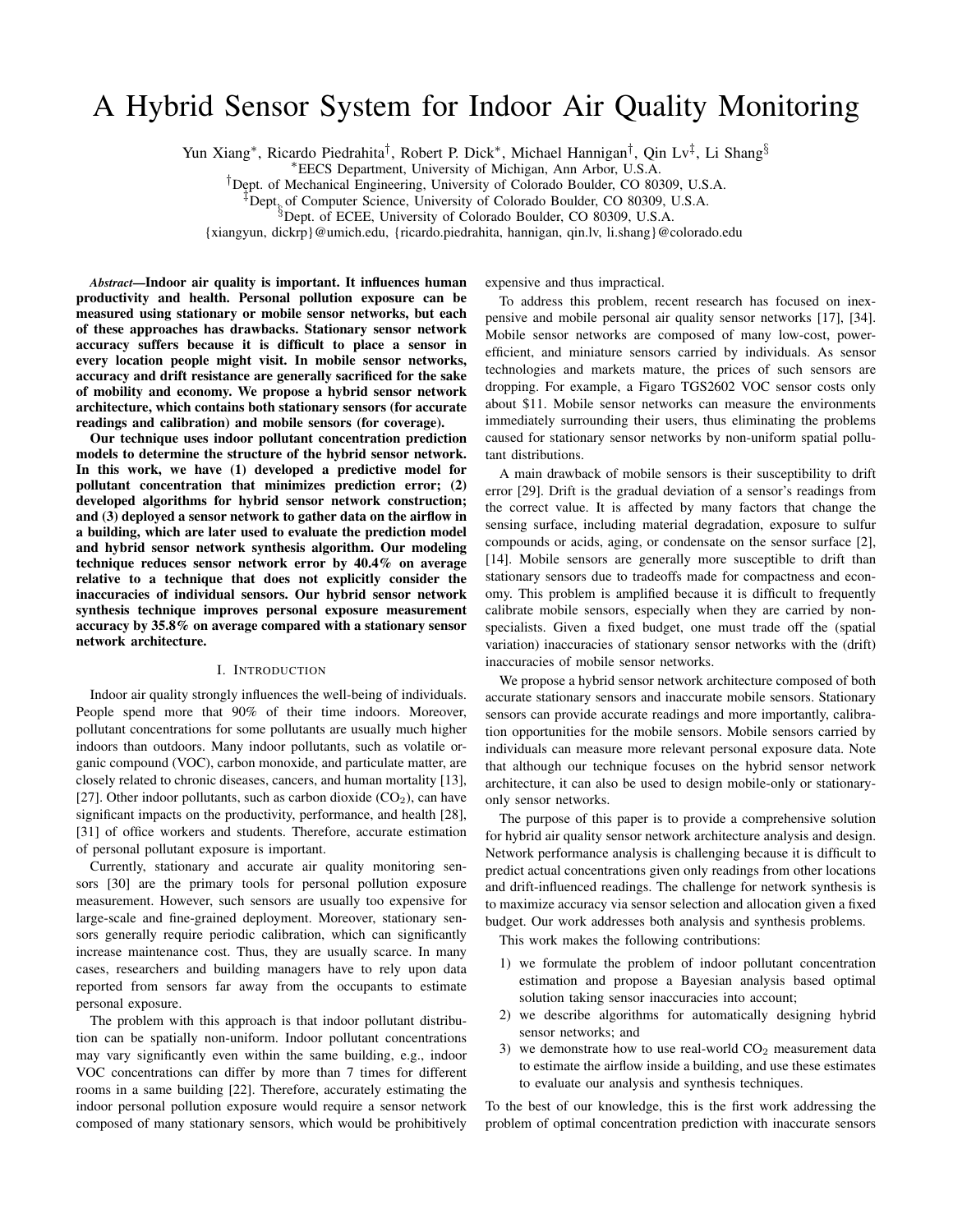and automated design for hybrid (mobile/stationary) air quality sensor networks.

The rest of the paper is organized as follows. Section II discusses previous related work. Section III provides a motivating example. Section IV describes models to predict the indoor pollutant concentration optimally and estimate the prediction error. Section V presents algorithms to select and allocate different types of sensors to minimize average sensor network error. Section VI describes our deployment and evaluation results.

## II. RELATED WORK

This section summarizes the prior works on sensor network architecture, indoor environment modeling, and sensor noise reduction.

Sensor network architecture. Postolache et al. [26] described an ad hoc sensor network for indoor and outdoor air quality monitoring. Jiang et al. [17] described MAQS, a mobile environmental sensing network utilizing portable, indoor location tracking sensors. Common Sense [34], designed by Willett et al., tried to establish an environmental sensing network based on the response from communities. The placement problem of stationary sensors has also been well studied [3], [7]. Krause et al. [20] proposed a sensor placement algorithm based on sensing quality and communication cost prediction. In their approach, the sensor nodes are all stationary, while we consider both stationary and mobile nodes. Recently, Xiang et al. [29] proposed a mixed-integer linear programming based placement algorithm for stationary sensors in a hybrid sensor network. Our technique differs from previous work in that we consider both stationary and mobile sensors in our network design and exploit the cost and accuracy tradeoff between them. Moreover, in contrast with prior work, we assume no prior knowledge of the types and quantities of sensors or the carriers of the mobile sensors. Instead of relying upon an established sensor network architecture, we describe how to construct hybrid sensor networks from scratch.

Indoor environment modeling. The single compartment mass balance-based model, developed by Hayes [15], [16], is widely used in modeling indoor pollutant distributions [11], [12], [23] and was validated using real-world measured data [8]. Liu et al. [21] gave a detailed description of the model and used it together with a probabilitybased adjoint inverse method to back-track indoor pollution sources. In this work, we build an extended model based on the mass balancebased model. In most prior work, it is assumed that the readings reported by the sensors are always accurate, and the mass balance model is mainly used to interpolate the pollutant concentrations at the locations without sensors. However, this assumption is not true in real-world applications using low-cost sensors. We extend the current model by considering and optimally compensating for the drift error.

Sensor noise reduction. One major problem for the low-cost sensors is their unreliable readings caused by long-term drift. To reduce the sensor noise, Tsujita et al. [32], [33] proposed using accurate stationary sensors to calibrate mobile sensors. Bychkovskiy et al. [6] proposed a two-phase post-deployment calibration technique. Miluzzo et al. [24] proposed an auto-calibration algorithm for mobile sensor networks. Elnahrawy et al. [10] described a sensor noise cleaning framework based on Bayes' theorem. In this work, we evaluate the impact of sensor noise to the synthesis and construction process of sensor networks. In contrast with prior work, our model incorporates indirect observations, i.e., concentration levels of adjacent locations, and thus improves accuracy of the network.

# III. MOTIVATING EXAMPLE

This example describes the previously unanswered indoor pollutant concentration estimation and sensor network construction questions





that motivate our work. The rest of this paper will provide answers to the questions appearing in this section.

Assume that a research team wants to deploy a small sensor network in the building shown in Figure 1. The building contains 3 rooms: A, B, and C. The rooms are connected and some have airflow between them. However, the air quality in each room differs. Assume that the budget is limited and the team can only afford one accurate sensor, which is placed in room A. The first question is, "How should the pollutant concentrations in rooms B and C be predicted based on the reading in room A?"

Then a somewhat inaccurate sensor is placed in room B. Suppose that one day the sensor reports a reading of 0.8 parts per million (PPM) pollutant concentration, while the estimates based on A's measurement suggests that the concentration in room B should be 0.5 PPM. The second question is, "How can these two estimates be reconciled to minimize the error of the expected concentration?"

Given a method of estimating pollutant concentrations, the problem of determining the numbers and types of mobile and stationary sensors remains. Subject to budget constraints, there are multiple options. In this case, one might deploy one stationary sensor and four mobile sensors, or two stationary sensors and two mobile sensors. The third question is, "How should the numbers, types, and positions/carriers of sensors be determined to minimize the error of the measured personal pollutant exposure?"

In this work, we aim to answer the three questions considered above. The first two questions led us to develop an optimal pollutant concentration prediction model based on analysis of indoor airflow and knowledge of pollutant source generation rate and sensor drift distributions. The third question led us to develop a hybrid sensor network synthesis algorithm that considers human mobility patterns and sensor costs.

# IV. POLLUTANT CONCENTRATION PREDICTION **MODELS**

In this section, we describe the details of our optimal pollutant concentration prediction model. Section IV-A gives a problem definition. Section IV-B and Section IV-C introduce various concentration and error estimation models. Section IV-D describes the optimal model.

# *IV.A. Problem and Term Definitions*

The deployment field, which is typically a building, is divided into multiple zones with inhabitants moving inside. Within the same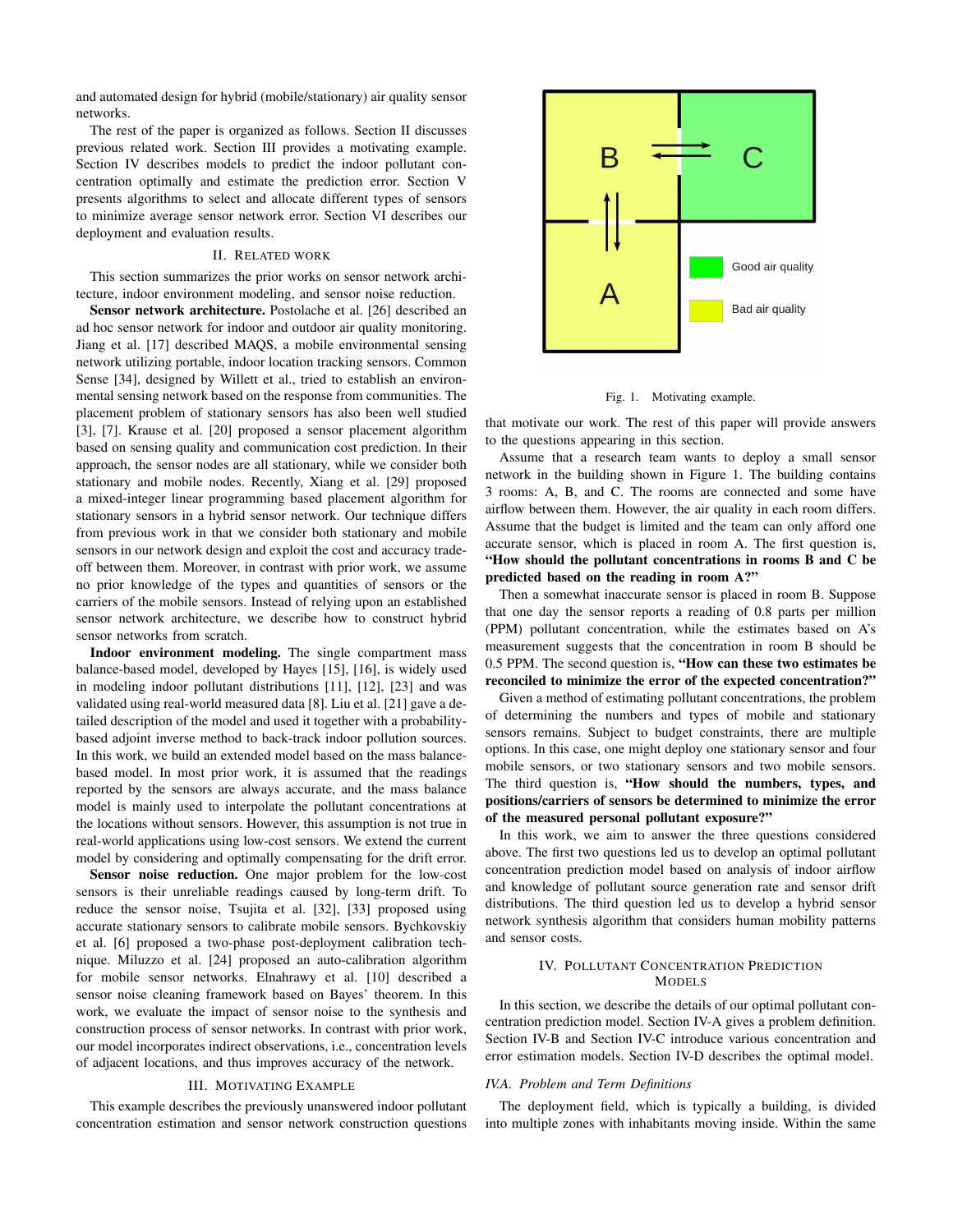zone, the pollutant distribution is well-mixed and uniform. This can be achieved by subdividing zones when necessary. Depending on the pollutant type and ventilation conditions, a zone can be part of a room, an entire room, or multiple closely connected rooms.

A sensor network is deployed in a building so that a subset of the zones are covered, i.e., contain sensors. There are two potential causes of inaccurate concentration predictions. First, it is necessary to (imperfectly) estimate the pollutant concentrations of zones that are not covered. Second, sensor readings for covered zones may be inaccurate due to drift. We describe a model that takes into consideration both error sources and minimizes the expected value of prediction error.

We now define error. The error of the estimated concentration for zone  $i$ , denoted as  $e_i$ , is the difference between the predicted concentration and the ground truth. Since the estimation error is a random number, it can not be used to directly evaluate models. Therefore, we use expected error, which is the standard deviation of the distribution that  $e_i$  follows, as the evaluation criteria. The expected error is denoted as  $\delta_i$ , and its relationship with estimation error  $e_i$  is

$$
\delta_i = \text{std}(e_i). \tag{1}
$$

Thus, an optimal pollutant concentration prediction is the concentration estimation with the minimal expected error.

The multi-zone pollutant concentration modeling problem can be defined as follows. Assume knowledge of the following deployment field information: inter- and intra-zone airflow, ventilation conditions, corresponding human motion patterns, pollutant source generation rates, and sensor drift information. A sensor network architecture, i.e., the types and quantities of the sensors, the locations of the stationary sensors, and the carriers of the mobile sensors, is deployed. Find a model to estimate the pollutant concentrations of all zones so that the average expected error is minimized.

## *IV.B. Concentration Prediction without Sensors*

Assume that we want to evaluate the pollutant concentrations of all the zones in a building where no sensor is deployed. In general, the dynamic concentration change rate can be modeled using the following multi-zone pollutant transport equation [21], which is based on the single compartment mass balance-based model.

$$
\frac{dC_i}{dt} = \left[ \sum_{j=1,\neq i}^n \left( \frac{F_{j,i}(1-\eta_{j,i})}{Q_i} \cdot C_j \right) - \frac{\sum_{j=1,\neq i}^n F_{i,j}}{Q_i} \cdot C_j \right] + \left[ \frac{s_i}{Q_i} + \frac{F_{i,0} \cdot C_0}{Q_i} \right]
$$
\n
$$
= \sum_{k=1}^n a_{ik} \cdot C_k + B_i.
$$
\n(2)

The coefficients in Equation 2 are

$$
a_{ik} = \begin{cases} \frac{-\sum_{j=1,\neq i}^{n} F_{i,j}}{Q_i} (k=i) & \text{and} \\ \frac{F_{k,i}(1-\eta_{k,i})}{Q_i} (k \neq i) & \end{cases}
$$
 (3)

$$
B_i = \frac{s_i}{Q_i} + \frac{F_{i,0} \cdot C_0}{Q_i},
$$
\n(4)

where  $C_i$  is the concentration for zone i,  $C_0$  is the outdoor concentration, *n* is the total number of zones,  $F_{i,j}$  is the airflow rate from zone i to j,  $F_{i,0}$  is the net airflow rate between zone i and outdoor environment,  $\eta_{i,j}$  is the efficiency of the pollutant filters in the heating, ventilation, and air conditioning (HVAC) system,  $Q_i$ is the air volume in zone  $i$ , and  $s_i$  is the local pollutant source

generation rate. Note that the airflow rate  $F_{i,j}$  is directional and  $F_{i,j}$  is not necessarily equal to  $F_{j,i}$ . In our problem formulation, we neglect the kinetics among various pollutants and local removal rate. Those parameters can be easily incorporated into the model if the information is known.

Now consider a building with  $n$  zones. The estimated concentrations for all the zones in the building can be represented by a vector  $C = [C_1, C_2, ..., C_n]^T$ . Thus, the pollutant transport function can be re-written as

$$
\frac{dC}{dt} = A \cdot C + B \text{ and } \tag{5}
$$

$$
A = \begin{bmatrix} a_{11} & \cdots & a_{1n} \\ \vdots & \ddots & \vdots \\ a_{n1} & \cdots & a_{nn} \end{bmatrix}, B = [B_1, B_2, ..., B_n]^T.
$$
 (6)

In the rest of the paper, matrix A is referred to as the airflow matrix. This model is widely used and has been found to be accurate in real-world experiments [8].

For most of the pollutants, the health and/or performance impact is evaluated on a time scale varying from days to years. Moreover, if some pollutant is released and causes a sudden change in local source generation rates, the indoor environment can return to a wellmixed state quickly. For example, it takes about 80 minutes for a  $238 \text{ m}^3$  smoking lounge to become well-mixed [19]. Therefore, in personal exposure measurement applications, the dynamic variation in Equation 2 can be neglected [5], [11], leaving  $\frac{dC_i}{dt} = 0$ .

The equilibrium state equation for zone  $i$  can be described using the following equation.

$$
\sum_{j=1}^{n} a_{ij} C_j + b_i s_i + k_i C_0 = 0,
$$
\n(7)

where  $b_i$  equals  $\frac{1}{Q_i}$  and  $u_i$  equals  $\frac{F_{i,0}}{Q_i}$ . In matrix form, we have

$$
A \cdot C + B = 0. \tag{8}
$$

If all the zones are in the well-mixed state, the pollutant concentration in any zone is a linear combination of the concentrations of other zones (including outdoor environment) and its own local source generation rate.

The airflow matrix A can be estimated using multiple methods. For example, Liu et al. [21] suggest that we can derive the airflow matrix by solving the corresponding computational fluid dynamics equations using tools such as CONTAM [25]. Another approach is to use the existing sensors, with the help of regression analysis, to estimate the airflow matrix. We will show in Section VI-A2 how to use a  $CO<sub>2</sub>$  sensor network to derive the average airflow matrix. The first approach does not require any existing sensor infrastructure. However, it is less accurate since it relies on the empirical estimation for parameters such as building leakages.

The inter-zone airflow may vary in time as the human behavior and ventilation conditions change, e.g., doors and windows opening and closing or changes in the state of the heating system. However, it is not necessary to derive multiple airflow matrices for all the scenarios. Since the concentration relationship between zones is linear, we can use a single averaged matrix as long as the equilibrium state assumption in Equation 7 holds.

To estimate the pollutant concentrations of uncovered zones, we need to estimate the source generation rates  $s_i$ . We assume that the source generation rates follow certain distributions with known mean values and standard deviations. The knowledge of the distributions can be obtained by analyzing the historical data or existing literature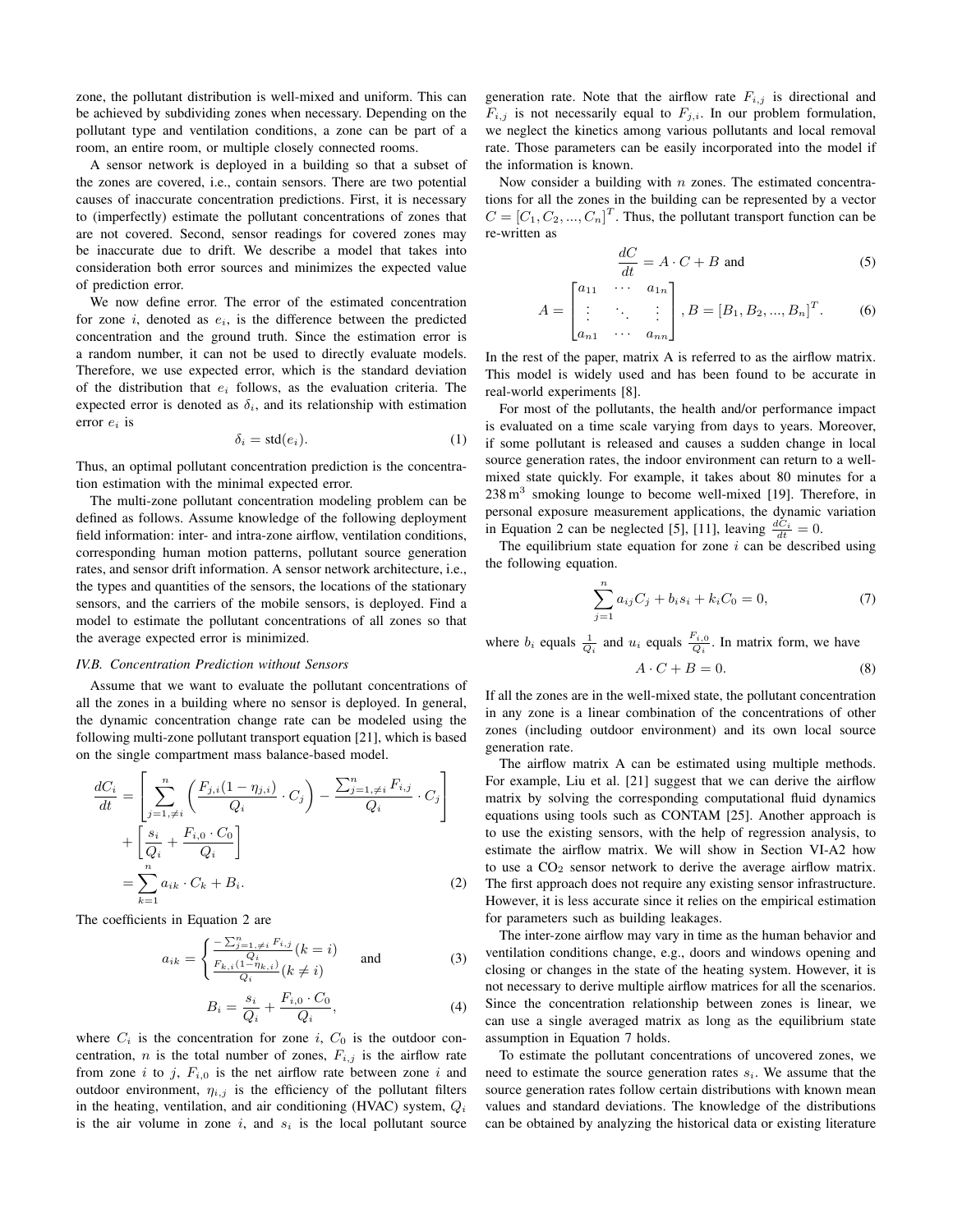for buildings with similar characteristics [4], [9], [22]. The error of the estimation can be captured and compensated for by sensors located in or near the zone.

Assume that the source generation rate distribution for zone  $i$  is

$$
S_i = N(\mu_i, \sigma_i), \tag{9}
$$

where  $N$  is the type of source generation rate distribution, which is assumed to be Gaussian,  $\mu_i$  is its expected mean value, and  $\sigma_i$  is its standard deviation. For each zone, its actual generation rate is a random number  $s_i$  that follows distribution  $S_i$ .

The optimal generation rate prediction, for any uncovered zone i, is the mean value  $\mu_i$  of its distribution. Thus, when there is no sensor deployed in the building, by solving Equation 7, the concentration of zone i can be estimated as

$$
C_i = -\sum_{j=1}^{n} a'_{ij} (b_j \mu_j + k_j C_0), \qquad (10)
$$

where  $a'_{ij}$  is the element of the inverse matrix  $A^{-1}$  of the airflow matrix A.

Given that there are no sensors deployed, Equation 10 predicts pollutant concentration with minimal expected error. The ground truth concentration, denoted as  $\xi_i$ , can be calculated as

$$
\xi_i = -\sum_{j=1}^n a'_{ij}(b_j s_j + k_j C_0),\tag{11}
$$

where  $s_i$  is the ground truth source generation rate of zone j.

By its definition, the estimation error of zone  $i$  is the difference between the predicted concentration and ground truth and can be expressed as

$$
e_i = C_i - \xi_i. \tag{12}
$$

Note that  $e_i$  is a random number and its standard deviation is the expected error,  $\delta_i$ .

By replacing  $C_i$  and  $t_i$  in Equation 12 with Equation 10 and Equation 11, the estimation error becomes

$$
e_i = -\sum_{j=1}^{n} a'_{ij} \cdot b_j (\mu_j - s_j). \tag{13}
$$

Note that the outdoor concentration  $C_0$  can be measured by accurate stationary monitoring stations. Thus, it is accurate and does not cause any errors in Equation 13.

Since the term  $\mu_j - s_j$  in Equation 13 is a random number that follows distribution  $N(0, \sigma_i)$ , we define the local generation rate vector  $H$  as

$$
H = [b_1 h_1, b_2 h_2, ..., b_n h_n]^T, \tag{14}
$$

where  $h_i$  equals  $\mu_i - s_i$ . Assume that the estimation errors of all the zones are  $e = [e_1, e_2, ..., e_n]^T$ . In the matrix form, the estimation errors can be calculated as

$$
e = A^{-1} \cdot (-H). \tag{15}
$$

Equation 10 gives the optimal pollutant concentration prediction with no sensors deployed. Equation 15 calculates the estimation errors for the prediction for all zones. As indicated in Equation 13, the estimation error is a random number which is the linear combination of the generation rates of all the zones.

Instead of predicting the pollutant concentration using the empirical concentration distribution of each zone directly, we estimate the distributions of source generation rates and use them to calculate the concentrations. We do this because unlike the source generation rates, the concentrations are highly correlated. For example, assume

we have two zones i and j, with estimation errors  $e_i$  and  $e_j$ respectively. The airflow between  $i$  and  $j$  is high. If there is an accurate sensor located in zone  $i$ , the prediction error in zone  $j$ , based on the observation on zone  $i$ , should decrease significantly. However, if we model their empirical pollutant concentration distributions independently, the estimation error in zone  $j$  remains the same, which greatly overestimates the error. By modeling the distributions of the independent source generation rates, one can avoid error overestimation resulting from ignoring correlations.

#### *IV.C. Concentration Estimation with Sensors*

In the previous discussion, we have derived the optimal concentration prediction model for a non-monitored building in Equation 10. Now we consider a scenario in which sensors are deployed. Specifically, we will evaluate how the deployment of sensors, both accurate and inaccurate, affects the concentration estimation accuracies for uncovered zones.

Assume that in zone  $i$ , a sensor is deployed. Thus, the predicted concentrations are

$$
\begin{cases} C_i = r_i & i \in R \\ \sum_{j=1, j \notin R}^{n} a_{ij} C_j + \sum_{j \in R} r_j + b_i s_i + k_i C_0 = 0 & i \notin R, \end{cases}
$$
 (16)

where  $r_i$  is the reading of the sensor in zone i and R is a subset of the set of all zones Z and contains the zones that are covered by sensors. The relationship between the ground truth and the sensor reading is

$$
d_i = r_i - \xi_i,\tag{17}
$$

where  $d_i$  is the sensor reading error and is a random number following Gaussian distribution  $N(0, \sigma_s)$ , in which  $\sigma_s$  is the standard deviation. Note that this error, caused by sensor drift, is independent of source generation rates, and hence independent of the concentration prediction errors.

Thus, the airflow matrix A is

$$
A = \begin{bmatrix} a_{11} & \cdots & a_{1i} & \cdots & a_{1n} \\ \vdots & \ddots & \vdots & & \vdots \\ 0 & \cdots & a_{ii} & \cdots & 0 \\ \vdots & & \vdots & \ddots & \vdots \\ a_{n1} & \cdots & a_{ni} & \cdots & a_{nn} \end{bmatrix} .
$$
 (18)

In general, if a sensor is placed in zone i, all the elements  $a_{ij,j\neq i}$ should be 0. The prediction error of zone  $i$ , instead of Equation 13, is calculated as

$$
e_i = \begin{cases} d_i & i \in R \\ -\left(\sum_{j=1, j \notin R} a'_{ij} \cdot b_j h_j + \sum_{k \in R} a'_{ik} d_k\right) & i \notin R, \end{cases}
$$
 (19)

where each  $a'_{ij}$  is an element of the inverse,  $A^{-1}$ , of the modified airflow matrix. The source generation rate vector  $H$  is

$$
H = [b_1 h_1, ..., b_i h_i = d_i, ..., b_n h_n]^T.
$$
 (20)

With the modified coefficients shown in Equations 18 and 20, Equation 15 is still valid. The equations described above can be applied to both stationary sensors and mobile sensors. The stationary sensors are typically more accurate. Thus, the standard deviation  $\sigma_s$ of sensor error should be much smaller for stationary sensors than mobile ones.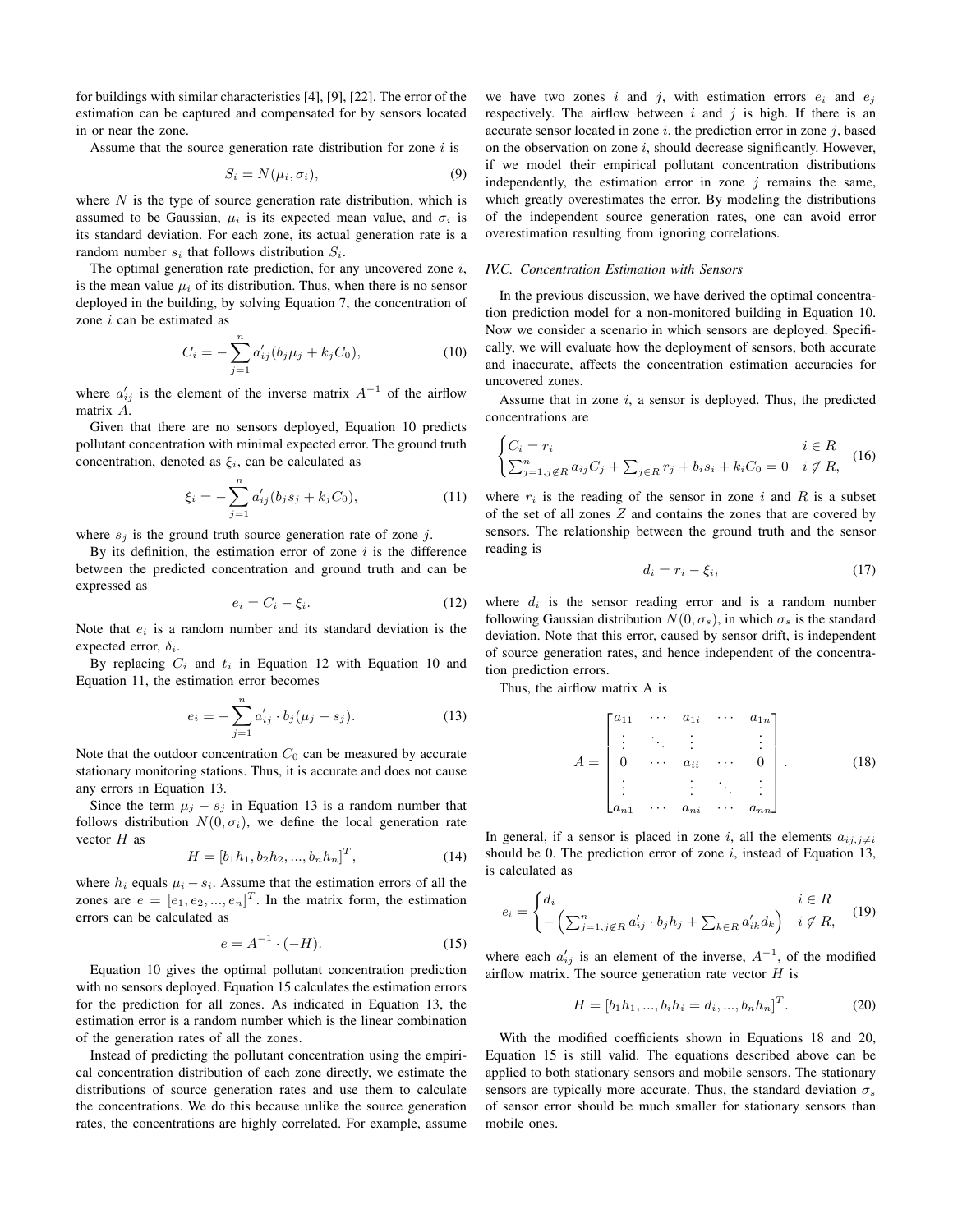## *IV.D. Optimal Concentration Prediction Model*

So far, we have derived concentration prediction and error estimation models with and without sensors. However, when the deployed sensor in a zone is inaccurate, the current solution is sub-optimal. In this section, we will discuss how to optimally predict concentrations with inaccurate sensors.

*IV.D.1) Bayesian Analysis:* For many types of low-cost mobile sensors, drift error eventually dominates the error of the predicted concentration based on empirical data. For example, the 4-month uncompensated drift error of Figaro TGS2602 VOC sensor is about 0.8 PPM on average [29], while the expected error of VOC in many environments is only around 0.3 PPM [9], [22]. Therefore, there is significant noise in the sensor readings, which greatly limits the overall accuracy of the sensor network.

To improve the concentration prediction accuracy, the sensor noise needs to be minimized. It is achieved by combining the known estimates, i.e., sensor readings and empirical source generation rate estimates, of the measured zone and its connected zones. Specifically, assume that for a certain zone,  $r$  is the observed reading from the noisy sensor and  $\xi$  is the ground truth concentration. According to Bayes' theorem, the following equation holds [10].

$$
f(\xi|r) = \frac{f(r|\xi)g(\xi)}{\int_{v \in \Theta} f(r|v)g(v)dv},\tag{21}
$$

where  $f$  is the sampling distribution of  $r$ ,  $g$  is the prior distribution, and  $\Theta$  is the domain of g. To minimize the sensor error, we should pick the truth estimator  $\xi$  so that the probability that  $\xi$  is observed given sensor reading r is maximized. In other words,  $f(\xi|r)$  should be maximized.

Therefore, the optimal concentration prediction  $C_{optimal}$  can be derived using the following equation.

$$
C_{optimal} = \underset{\xi}{\text{arg max}} \ f(r|\xi)g(\xi). \tag{22}
$$

According to the problem definition, the sampling distribution  $f$  is the distribution of the sensor drift, while the prior distribution  $g$  is equal to the distribution of concentration prediction as described in Equation 16. It is shown in Section VI-A1 that both sensor drift and the prior distribution, which is the spatial pollutant distributions among zones, can be modeled using Gaussian distribution. In that case, Equation 22 have a closed form solution.

$$
C_{optimal} = \frac{\sigma_s^2}{\sigma_s^2 + \sigma_e^2} \mu_e + \frac{\sigma_e^2}{\sigma_s^2 + \sigma_e^2} r,
$$
 (23)

where  $\sigma_e$  and  $\mu_e$  is standard deviation and mean of the estimated concentration assuming no sensor is present,  $\sigma_s$  is the standard deviation of sensor drift, and  $r$  is the sensor reading. Note that if either the sensor drift or the prior pollutant distribution does not follow Gaussian, Equation 23 may not be valid. We should refer to Equation 22 to find the optimal combination of the readings, and the results differ according to the detailed distributions.

*IV.D.2) Optimal Prediction Model:* We derive our predictive model based on Equation 23, which optimally balances the weightings of the inaccurate sensor readings and the similarly inaccurate source generation rate estimates to improve the overall prediction accuracy. Assuming that  $w = \frac{\sigma_s^2}{\sigma_s^2 + \sigma_e^2}$ , the estimation of the concentration for zone  $i$  can be described as

$$
C_i = w_i \cdot C_{estimate} + (1 - w_i) \cdot C_{sensor}
$$

$$
= -\frac{w_i}{a_{ii}} \left( \sum_{j=1, j \neq i}^{n} a_{ij} C_j + b_i \mu_i + k_i C_0 \right) + (1 - w_i) r_i, \quad (24)
$$

where  $C_{estimate}$  is the estimated concentration for zone i assuming no sensor is located in that zone,  $C_{sensor}$  is the sensor reading for zone i, and  $w_i$  can be considered as assigned weight, which ranges from 0 to 1. If  $w_i$  equals 0, the sensor reading is considered accurate and hence determines the concentration for the zone. If  $w_i$  equals 1, it means there is no sensor located in the zone.

The ground truth concentration for zone  $i$  can be re-written as

$$
\xi_i = -\frac{w_i}{a_{ii}} \left( \sum_{j=1, j \neq i}^{n} a_{ij} \cdot t_j + b_i s_i + k_i C_0 \right) + (1 - w_i)t_i.
$$
 (25)

Thus, the estimation error, defined as  $C_i - \xi_i$ , is

$$
e_i = -\frac{w_i}{a_{ii}} \left( \sum_{j=1, j \neq i}^{n} a_{ij} \cdot e_j + b_i h_i \right) + (1 - w_i) d_i, \qquad (26)
$$

Therefore, the airflow matrix is

$$
A = \begin{bmatrix} a_{11} & a_{12}w_1 & \cdots & a_{1n}w_1 \\ a_{21}w_2 & a_{22} & \cdots & a_{2n}w_2 \\ \vdots & \vdots & \ddots & \vdots \\ a_{n1}w_n & a_{22}w_n & \cdots & a_{nn} \end{bmatrix},
$$
(27)

in which except for  $a_{ii}$ , each element in the *i*th row is multiplied by  $w_i$ .

By solving Equation 26, we have

$$
e_i = -\sum_{j=1}^{n} a'_{ij} \cdot (w_j \cdot b_j h_j - (1 - w_j) \cdot a_{jj} d_j).
$$
 (28)

Thus, the local generation rate vector  $H$  is

$$
H = \begin{bmatrix} w_1 \cdot b_1 h_1 - (1 - w_1) \cdot a_{11} d_1 \\ w_2 \cdot b_2 h_2 - (1 - w_2) \cdot a_{22} d_2 \\ \vdots \\ w_n \cdot b_n h_n - (1 - w_n) \cdot a_{nn} d_n \end{bmatrix} .
$$
 (29)

Equation 15 can be used to calculate the estimation errors of all the zones.

In general, Equation 24 gives the optimal concentration predictions. Equation 28 allows us to calculate the estimation error of the optimal predictor. Note that although we have presented equations for zones containing a single sensor, it is easy to extend the current solutions to cases where multiple sensors are co-located in a same zone.

### V. HYBRID SENSOR NETWORK SYNTHESIS

In this section, we describe algorithms to solve the hybrid sensor network synthesis problem based on our optimal prediction model. Section V-A generalizes the problem and provides definitions. Section V-B discusses the reasoning and underlying observations for the synthesis algorithm. Section V-C describes the algorithm in detail.

## *V.A. Problem Definition*

In a hybrid sensor network, there might be multiple types of sensors with varying accuracies, long-term drift rates, lifespans, and prices. Our work mainly focuses on the trade-off between accuracy and price. In other words, given the same budget, we want to minimize the personal exposure estimation error of the sensor network.

Note that the exposure error, denoted as  $E_i$ , is different from the estimation error  $e_i$  and expected error  $\delta_i$  as defined in Section IV-A. In real world applications, we are interested in personal exposure rather than indoor concentrations. Thus, the value of a sensor should be determined both by its measurement accuracy and the number of people it serves. For example, if a sensor is placed in an isolated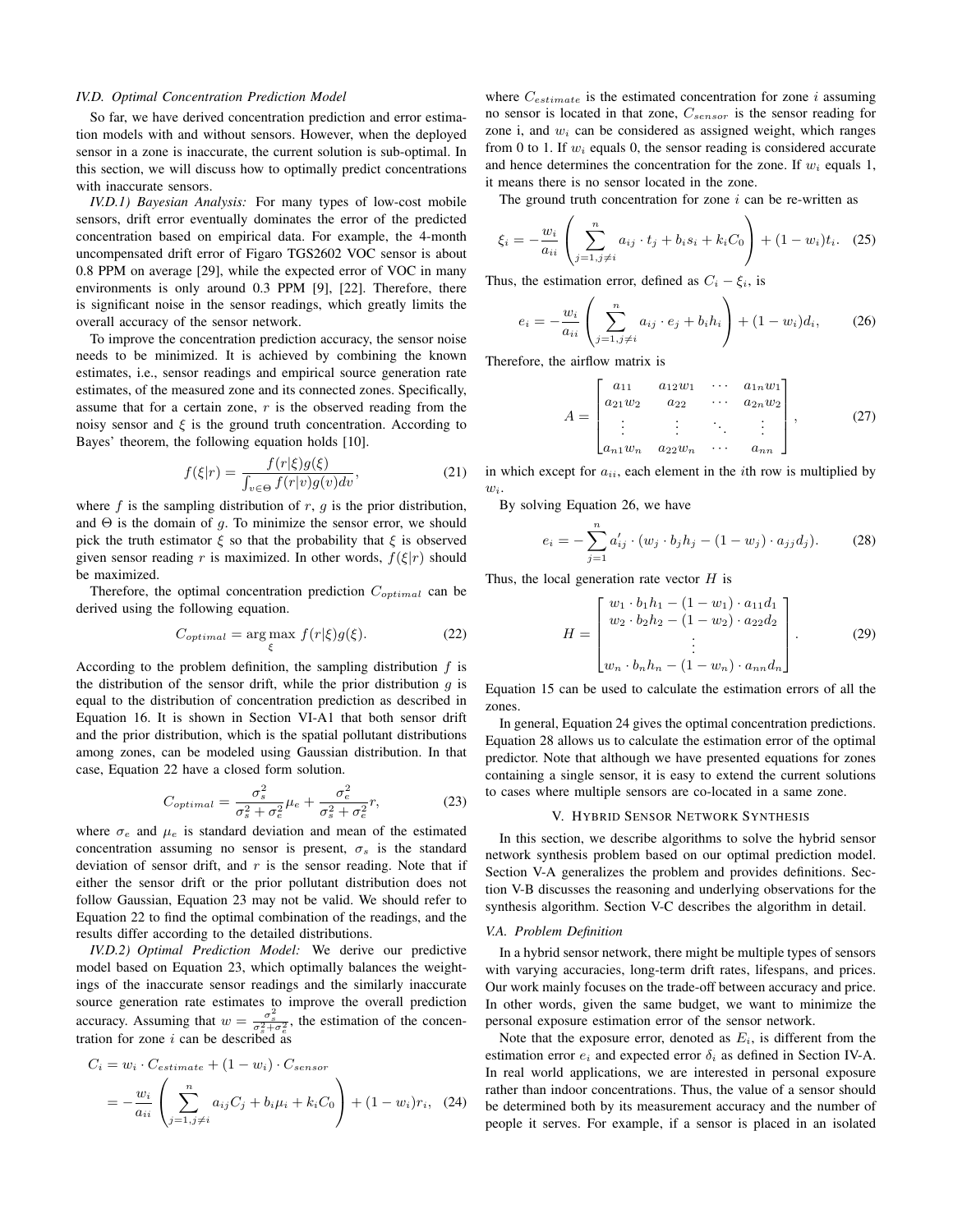zone with no people in it, even if its reading is accurate, it does not improve the quality of personal exposure measurement.

We define the exposure error for zone  $i$  as

$$
E_i = \sum_{m=0}^{k} \delta_i (t_0 + m\Delta t) \cdot P_i(t_0 + m\Delta t) \cdot \Delta t, \tag{30}
$$

where  $E_i$  is the exposure error,  $\delta_i(t_0 + m\Delta t)$  is the expected error of zone *i* during time interval from  $t_0 + m\Delta t$  to  $t_0 + (m + 1)\Delta t$ ,  $P_i(t_0+m\Delta t)$  is the number of people in zone *i* during the same time interval,  $\Delta t$  is a time interval during which the number of people and expected error of each zone are considered to be constant, and  $k$  is the total number of such time intervals in a day. Note that the expected error is a function of time because of the motion of sensor carriers. We also assume that the information of sensor readings is shared by everyone in the same zone, with or without sensors. Thus, their personal pollutant exposure measurement have the same expected error  $\delta_i$ .

The problem of hybrid sensor network synthesis can be described as follows: given a certain budget  $b$ , the set of zones  $Z$ , the set of mobile sensor carrier candidates  $J$ , the set of sensor prices  $T$ , and assuming that the total cost of the deployed sensors is  $c$ , find a sensor network architecture, i.e.,  $z_{1,2,...} \in Z$  and  $j_{1,2,...} \in J$  where sensors are deployed, so that the total exposure error,  $\sum_{i=1}^{n} E_i$ , is minimized under the constraint  $c < b$ . One could modify this definition if the accuracy were more important for some people than others, e.g., those with respiratory health problems.

## *V.B. Synthesis Overview*

To construct a hybrid sensor network, we need to determine the types and quantities of sensors first. This problem is similar to the knapsack problem, in which we have a budget and a list of items. Each item has a weight and value, and we need to find the set of items that maximizes value while meeting a weight budget. If each type of sensor has a fixed value, i.e., amount of exposure error reduction, the problem is equivalent to the knapsack problem and hence NP-hard.

In our problem formulation, the exposure error improvement of each type of sensor is not fixed. It is dependent on the inter-zone airflow, sensor location, sensor drift distribution, source generation rate distribution, and the sensor architecture. For example, different placement locations for a sensor can lead to significantly different exposure error improvement results. Therefore, to determine the correct value of each sensor, we must perform sensor placement and allocation algorithms during the process of sensor selection. However, the sensor placement problem, even for the stationary sensors, is also NP-hard [29].

To address this problem, we rely on the observation that the price of the accurate stationary sensors is much higher than that of the inaccurate mobile sensors. For example, an accurate photo-ionization detector (PID) based VOC sensor may cost \$600, while a metal oxide VOC sensor costs only \$11. Even after considering the cost of all the peripheral components, the stationary sensors are still several times more expensive than the mobile sensors. Moreover, the stationary sensors need to be manually calibrated frequently, which increases maintenance cost.

Therefore, we decompose the synthesis problem into two subproblems. The first sub-problem is the selection and placement of the stationary sensors, which we solve by exhaustively searching all the possible selection and placement schemes. There are two reasons for this design decision: (1) the high cost of the stationary sensors constraints the quantities that can be deployed in the sensor network and (2) stationary sensors can provide calibration opportunities for the mobile sensors, thus help to improve the accuracy of the entire network.

The second sub-problem is the allocation and assignment of the mobile sensors. Because of the relatively large quantity of the mobile sensors, exhaustive search would be computationally intractable. We use a heuristic in which we choose one sensor per iteration based on its unit value. Unit value is defined as the exposure error reduction per unit cost. This is repeated until the budget is met. Note that the inaccurate and low-cost sensors can be used as stationary sensors. In that case, they are treated as mobile sensors each of whose trajectories are confined in a single zone.

```
V.C. Algorithm
```

| Algorithm 1 Hybrid sensor network synthesis algorithm                                      |
|--------------------------------------------------------------------------------------------|
| Require: Z // set of rooms                                                                 |
| <b>Require:</b> $S_M$ // set of mobile sensors                                             |
| <b>Require:</b> $S_{ST}$ // set of stationary sensors                                      |
| <b>Require:</b> $J \parallel$ set of mobile sensor carriers candidates                     |
| <b>Require:</b> $U \parallel$ set of source generation rate distributions                  |
| <b>Require:</b> $D$ // set of sensor drift error distributions                             |
| <b>Require:</b> $T$ // set of sensor prices                                                |
| <b>Require:</b> $M$ // set of mobility patterns of all the individuals                     |
| <b>Require:</b> <i>b</i> // budget                                                         |
| $e_{min} = \infty$ // minimal personal exposure error                                      |
| $Y_{min} \leftarrow \{\}$ // sensor network architecture of $e_{min}$                      |
| $Y_{ST} \leftarrow placement\_search(S_M, b)$ // $Y_{ST}$ is the set of all the possible   |
| stationary sensor placement schemes under current budget                                   |
| $\forall Y \in Y_{ST}$ , $W(Y) \leftarrow weight\_calculation(Y, D, U)$ // W is the weight |
| table                                                                                      |
| for $Y \in Y_{ST}$ do                                                                      |
| $e_{pre} \leftarrow error\_calculation(Y, U, D, M, W(Y))$                                  |
| $Y_{\overline{pre}} \leftarrow Y$                                                          |
| $c \leftarrow total\_cost(Y, T)$                                                           |
| while $c < b$ do                                                                           |
| $\Delta e_{int} \leftarrow 0$                                                              |
| for $s \in S_M$ do                                                                         |
| for $j \in J$ do                                                                           |
| $X \leftarrow Y_{pre} \cup (s, j)$                                                         |
| $W(X) \leftarrow weight\_calculation(X, D, U)$                                             |
| $e_{cur} \leftarrow error\_calculation(X, U, D, M, W(X))$                                  |
| $\Delta e_{cur} = \frac{e_{pre} - e_{cur}}{T(s)}$                                          |
| if $\Delta e_{cur} \geq \Delta e_{int}$ then                                               |
| $\Delta e_{int} \leftarrow \Delta e_{cur}$                                                 |
|                                                                                            |
| $e_{int} \leftarrow e_{cur}$<br>$Y_{int} \leftarrow X$                                     |
| end if                                                                                     |
| end for                                                                                    |
| end for                                                                                    |
| $e_{pre} \leftarrow e_{int}$                                                               |
| $Y_{pre} \leftarrow Y_{int}$                                                               |
| $c \leftarrow total\_cost(Y_{pre}, T)$                                                     |
| end while                                                                                  |
| if $e_{pre} < e_{min}$ then                                                                |
| $e_{min} \leftarrow e_{pre}$                                                               |
| $Y_{min} \leftarrow \hat{Y}_{pre}$                                                         |
| end if                                                                                     |
| end for                                                                                    |
|                                                                                            |

The detailed algorithm is shown in Algorithm 1. The algorithm first searches all the possible assignments for stationary sensors within the budget limit. For each stationary sensor assignment, a greedy algorithm is used to assign mobile sensors. As long as the budget is not exceeded, the greedy algorithm tries to find the mobile sensor and the corresponding carrier so that the exposure error reduction per unit price,  $\Delta E$ , is maximized.  $\Delta E$  is defined as

$$
\Delta E = \frac{E_{pre} - E_{cur}}{T(s)},\tag{31}
$$

where  $E_{pre}$  is the previous average exposure error before assigning the new sensor,  $E_{cur}$  is the current average exposure error after the assignment, and  $T(s)$  is the price of the sensor to be assigned. When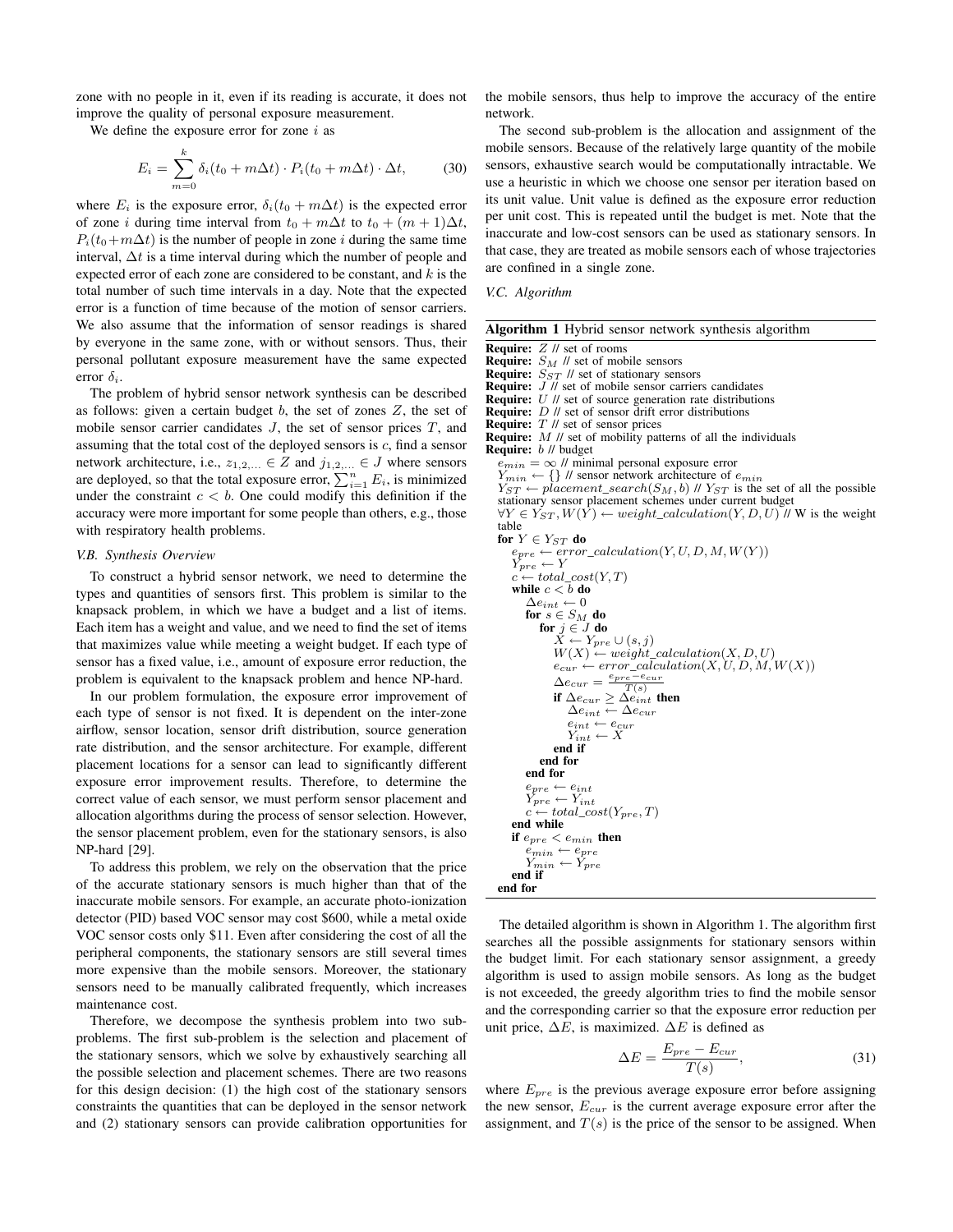the algorithm ends, it returns a sensor network architecture, i.e., a sensor selection and the location/carrier of each sensor, with the minimal exposure error that the algorithm can find within the budget limit.

## VI. EXPERIMENTAL RESULTS

This section describes the evaluation of our model and synthesis algorithms. Section VI-A describes the experimental setup and the CO<sup>2</sup> experimental measurement for an office building. Section VI-B shows the evaluation results of our pollutant concentration predictor. Section VI-C presents the simulation results of our hybrid sensor network synthesis algorithm.

## *VI.A. Simulation Setup*

The sensing error of each zone is determined by the distributions of sensor drifts and the distributions of the source generation rates of all the connected zones, as shown in Equation 26. Thus, real-world deployment, with each deployment only providing one sampling point of the error distribution, is insufficient to estimate the accuracy of the sensor network. Therefore, we use simulation with parameters derived from real-world measurements to evaluate our techniques.

In this section, we talk about the selection of the simulation parameters, including pollutant generation rate and sensor drift distributions, sensor prices, and human motion traces. We also describe the deployment of a  $CO<sub>2</sub>$  sensor network in a building, which is used to determine the inter-room airflow.

*VI.A.1) Parameter Selections:* The standard deviation of pollutant generation rate estimation is assumed to be around 0.3 PPM based on the indoor VOC concentration measurement of an industrial area building [22]. The data have passed the Lillie normality test. Therefore, we assume that the distributions of indoor source generation rates are Gaussian. We estimate the sensor drift error based on existing work [29]. The drift error of Figaro TGS2602 VOC sensors, after compensation, is about 0.24 PPM. The drift error data have also passed the Lillie normality test and hence its distribution is assumed to be Gaussian.

In our synthesis, the mobile sensor is modeled on Figaro TGS2602 VOC sensors, which cost about \$11 each. The stationary sensor is modeled on Baseline-MOCON VOC sensors. Its measurement error is limited by the resolution of the analog-to-digital converter interface, and is assumed to be 0.03 PPM. The cost of the accurate Baseline-MOCON sensor is about \$600. Both of these sensors require peripheral circuitry to gather and transmit data and perform proximity detection. The cost of such supporting circuit is about \$150 [17]. Thus, in this work, we assume that the total costs of the mobile and stationary sensor nodes are \$150 and \$750, respectively.

Mobile sensors are automatically calibrated when in the same zone with a stationary sensor. We assume that once calibrated, the mobile sensors' drift can be removed. Note that our technique can be used even if the calibration is imperfect, i.e., some residual drift error remains after calibration.

To evaluate the sensor network performance and select appropriate mobile sensor carriers, human motion traces are needed. In this work, we generate motion traces using the human mobility model described by Kim et al. [18]. Their mobility model is based on a statistical survey of the existing literature and U.S. Bureau of Labor Statistics data. The details of the distributions and parameters can be found in the existing literature [18].

*VI.A.2) A CO*<sup>2</sup> *Sensor Network Deployment and Analysis:* To estimate the airflow in a building, we performed a field experiment in which eight air quality sensing platforms were distributed throughout



Fig. 2. Deployment environment and equipment: (a) building for deployment and (b) custom-built  $CO<sub>2</sub>$  measurement equipment.

an office building. The sensor nodes, as shown in Figure 2(b), are custom-built with a processor-communication architecture based on the Arduino platform [1]. The sensor nodes are equipped with multiple sensors, including the non-dispersive infrared  $\text{S}100 \text{ } \text{CO}_2$ sensor from ELT. This sensor has high accuracy, low drift, and low sensitivity to temperature and humidity. The  $CO<sub>2</sub>$  concentration is sampled at 0.2 Hz and is stored with a time stamp on a micro-SD card. A fan is used to pull air through the sensors at a constant rate of around 1 liter per minute.

Sensor calibrations were performed in a gas chamber before deployment. Gas mixtures in the chamber were precisely set using mass flow controllers operated through a LabVIEW control system. We performed the calibration at 3 different  $CO<sub>2</sub>$  levels: 0 PPM, 730 PPM, and 2,268 PPM. The exposure at each concentration level lasted 60 minutes.

Figure 2(a) shows the floorplan of the deployment building and sensor locations. The building is divided into eight zones, and contains room types such as single-occupancy office, large office with multiple occupants, and conference room. A sensor node was placed in each zone and collected data continuously from 8 June 2012 through 21 June 2012. The platforms were generally positioned near the locations frequented by room occupants, while trying to ensure they were far enough away to not be a nuisance, or be disturbed.

The measurement data from the deployment are used to derive the indoor airflow matrix  $A$ . The daily average concentration for zone  $i$ can be estimated as

$$
(-a_{ii})\begin{bmatrix}C_i(1) \\ \vdots \\ C_i(l)\end{bmatrix} = \sum_{j=1,j\neq i}^n a_{ij} \begin{bmatrix}C_j(1) \\ \vdots \\ C_j(l)\end{bmatrix} + \begin{bmatrix}G_i(1) \\ \vdots \\ G_i(l)\end{bmatrix}, \quad (32)
$$

where  $C_i(t)$  is the average concentration for day t, l is the total duration of the experiment, and  $G_i(t)$  is a constant determined by the daily outdoor concentration and indoor generation rates. Linear regression analysis is applied to Equation 32 to estimate the airflow matrix A. The airflow matrix is later used in simulations to evaluate our concentration prediction and synthesis techniques in Section VI-B and Section VI-C.

## *VI.B. Concentration Prediction Model Evaluation*

In this section we evaluate our pollutant concentration prediction models. Since the stationary sensors are accurate and hence always have fixed weights of 0, we do not include stationary sensors in this evaluation. We have randomly selected 5 carriers from the motion traces and varied the number of mobile sensors. Based on the resulting sensor network architectures, we apply different methods to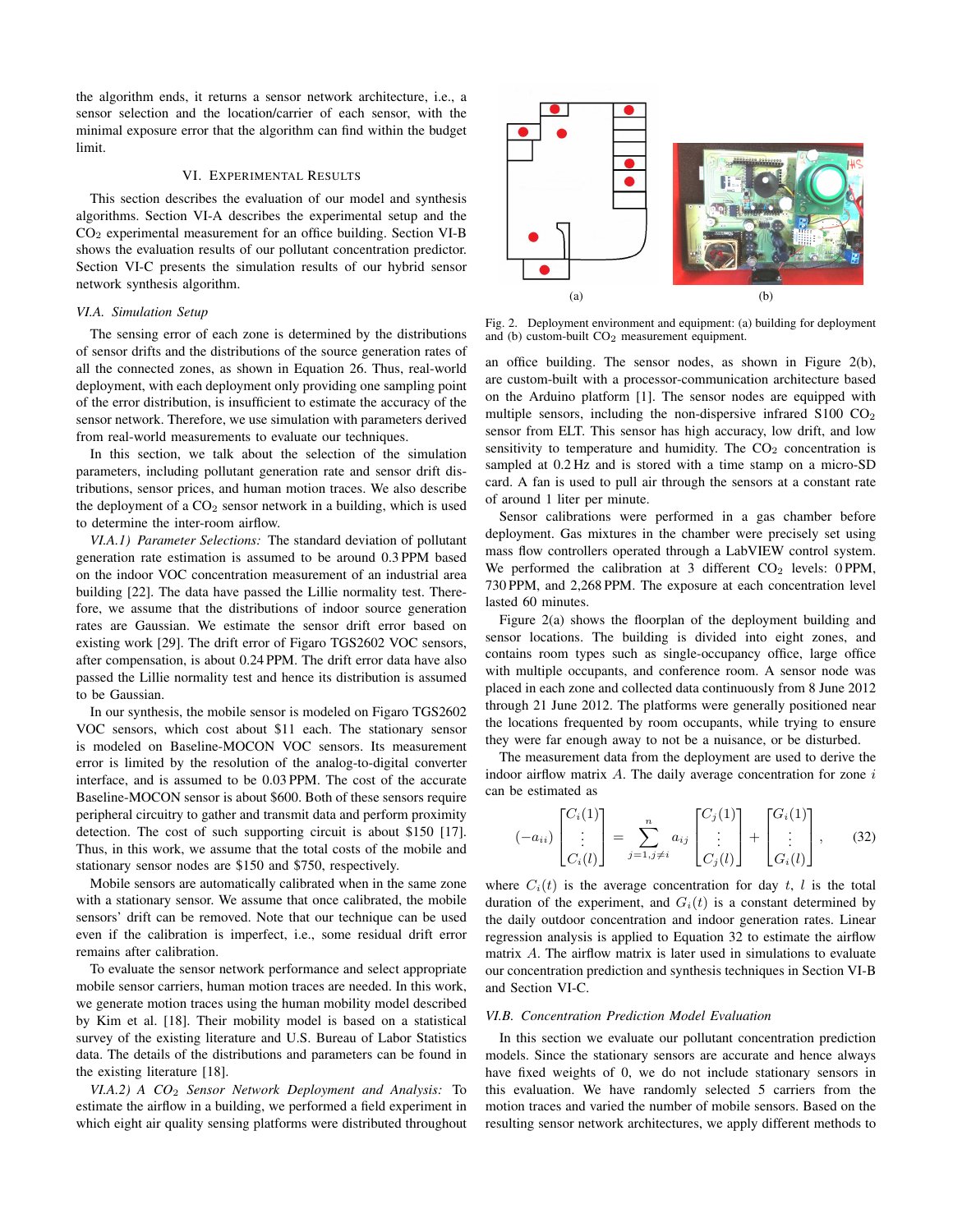

Fig. 5. The synthesis results for (a) small, (b) medium, and (c) large human motion traces. TABLE I



Fig. 3. The average error for different error estimation schemes.



Fig. 4. The optimal sensor drift compensation weight distribution.

predict the pollutant concentrations of all the zones. During sensor network construction, the weights and average expected errors are recorded.

Figure 3 shows the expected errors of various concentration prediction schemes. The "sensor isolated" scheme assumes that a sensor's readings are not used to aid in estimating concentrations in other zones. The "sensor dependent" scheme uses sensor readings to aid in estimates for distant zones; the prediction error is calculated based on Equation 19. In contrast to our technique, neither of the two schemes use weights to trade off position error and drift error. As a result, our technique improves the prediction accuracy by 40.4% on average compared with the "sensor isolated" method, and by 11.2% on average compared with the "sensor dependent" method. When there are 5 sensors deployed, the "sensor dependent" method incurs 26.3% more error compared with our optimal technique. The results

COMPARISON BETWEEN THE HEURISTIC AND OPTIMAL SOLUTION

| <b>Budget</b> | Average error (PPM×minute) |         | <b>Differences</b> |
|---------------|----------------------------|---------|--------------------|
| $($ \$)       | Heuristic                  | Optimal | $\%)$              |
| 750           | 108.93                     | 108.93  |                    |
| 900           | 88.72                      | 88.72   |                    |
| 1050          | 81.26                      | 66.97   | 17.58              |
| 1200          | 73.32                      | 62.24   | 15.11              |
| 1350          | 68.62                      | 60.13   | 12.38              |
| 1500          | 59.00                      | 59.00   |                    |
| Average       |                            |         | 7.51               |

show that both indoor airflow modeling and weight adjustment are important.

Figure 4 shows the distribution of all the weights. The X axis gives the weight values and the Y axis gives the frequency of appearance. The wide spread of weights explains why our technique, which adjusts weights dynamically and optimally, outperforms other models with fixed weights.

# *VI.C. Hybrid Sensor Network Evaluation*

We compare hybrid sensor network architecture accuracy against that of two other architectures. The first contains only mobile, inaccurate, low-cost sensors. The second contains only stationary, accurate, expensive sensors. All of the three approaches use the algorithm described in Algorithm 1 to construct the network.

Figure 5 presents the simulation results. The simulation is performed on small, medium, and large human motion traces. There are 20 individuals and 4 sensor carrier candidates in the small trace, 30 individuals and 6 sensor carrier candidates in the medium trace, and 40 individuals and 10 sensor carrier candidates in the large trace. When the budget is less than \$750, stationary sensors are unaffordable, thus the solution is the same for both the mobile-only and hybrid schemes. As the budget increases, the hybrid solution starts to outperform the other two solutions. Note that the stationaryonly solution is optimal (but for a constrained problem definition), while the mobile only and hybrid solutions are heuristic due to the problem decomposition described in Section V-B.

When the budget is very limited, the mobile-only solution outperforms the stationary-only solution since no stationary sensor can be afforded. When we have a large enough budget, the stationary-only solution gives the most accurate measurement by placing an accurate sensor in every zone. The hybrid sensor network architecture, however, provides the best solution when the budget is between these extremes. In our simulation, when the budget is no less then \$750 (thus can afford at least one stationary sensor), the hybrid architecture improves the sensor network accuracy by 23.9% on average compared with the mobile-only architecture, and by 35.8% on average compared with the stationary-only architecture.